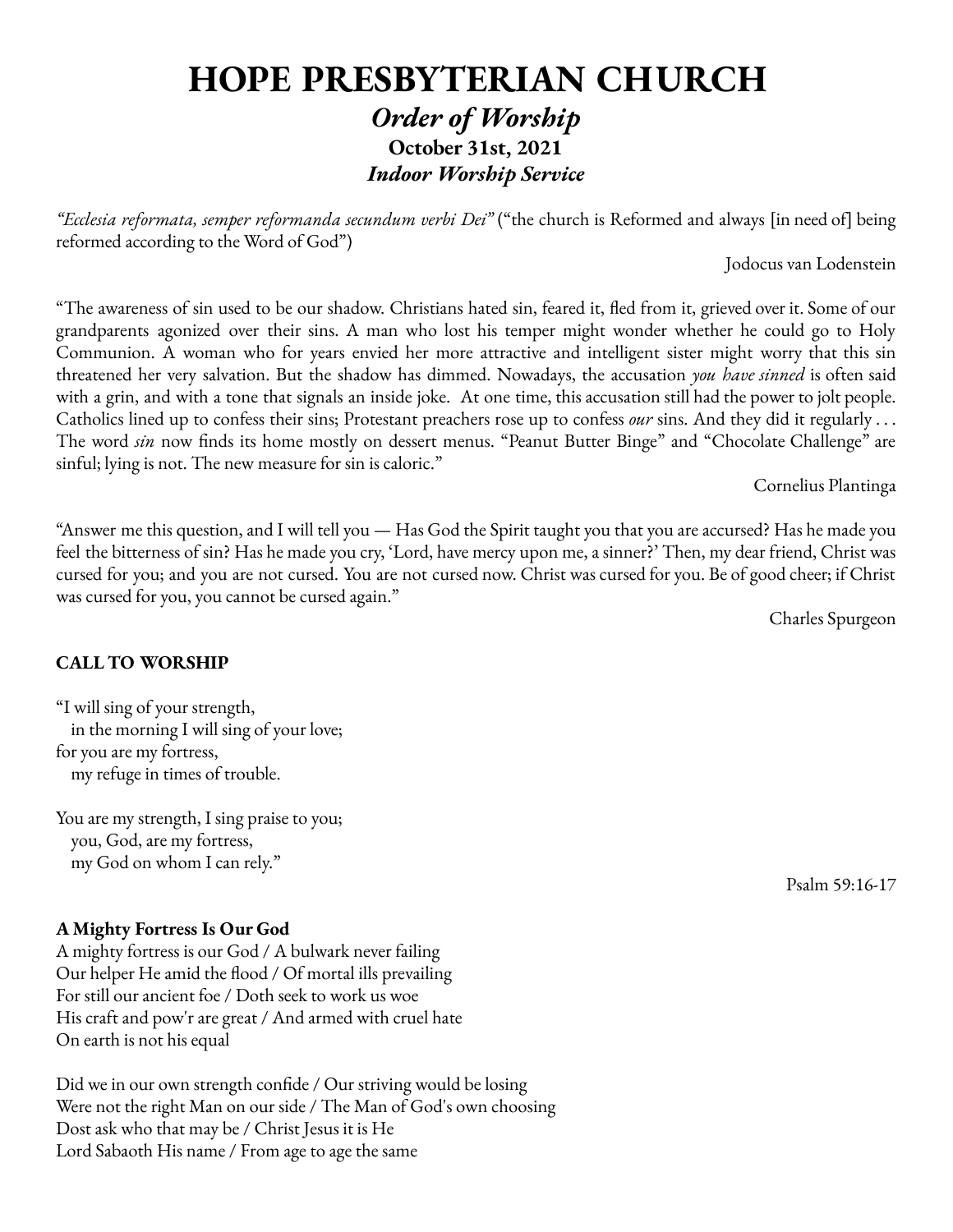### And He must win the battle

And tho' this world with devils filled / Should threaten to undo us We will not fear for God hath willed / His truth to triumph thru us The prince of darkness grim / We tremble not for him His rage we can endure / For lo his doom is sure One little word shall fell him

That word above all earthly pow'rs / No thanks to them abideth The Spirit and the gifts are ours / Thru Him who with us sideth Let goods and kindred go / This mortal life also The body they may kill / God's truth abideth still His kingdom is forever

by Frederick Hedge and Martin Luther © Public Domain

### **Jesus Lover of My Soul**

Jesus, lover of my soul, / Let me to Thy bosom fly, While the nearer waters roll, / While the tempest still is high. Hide me, O my Savior, hide, / 'Til life's storm is past; Safe into the haven guide; / Receive my soul at last.

Other refuge have I none, / I helpless, hang on Thee; Leave, oh leave me not alone, / Support and comfort me. All my trust on Thee is stayed, / All help from Thee I bring; Cover my defenseless head / In the shadow of Thy wing.

Thou, O Christ, are all I want, / Here more than all I find; Raise the fallen, cheer the faint, / Heal the sick, and lead the blind. Just and holy is Thy Name, / I am all unrighteousness; False and full of sin I am; / Thou art full of truth and grace.

Plenteous grace with Thee is found, / Grace to cover all my sin; Let the healing streams abound; / Make and keep me pure within. Thou of life the fountain art, / Let me take of Thee; Spring Thou up within my heart; / For all eternity, For all eternity.

by Words: Charles Wesley, Music: Greg Thompson © 2000 Greg Thompson Music

## **CALL TO CONFESSION**

### **Confession of Sin**

Heavenly Father, we confess before your divine majesty that we are poor sinners, prone to evil and ever falling short of goodness. We have transgressed your commandments, and are worthy of your anger. We repent, O Lord, and are sorry that we have so displeased you. Have mercy upon us, O most gracious God and Father. Forgive us all our sins through your dear Son, our Lord Jesus Christ, and grant us now the gifts of your Holy Spirit. Increase these in us each day, that we may bring forth the fruits of righteousness and a pure life that are pleasing to you, through Jesus Christ. Amen.

### **Assurance of Pardon**

"Who is a God like you, pardoning iniquity and passing over transgression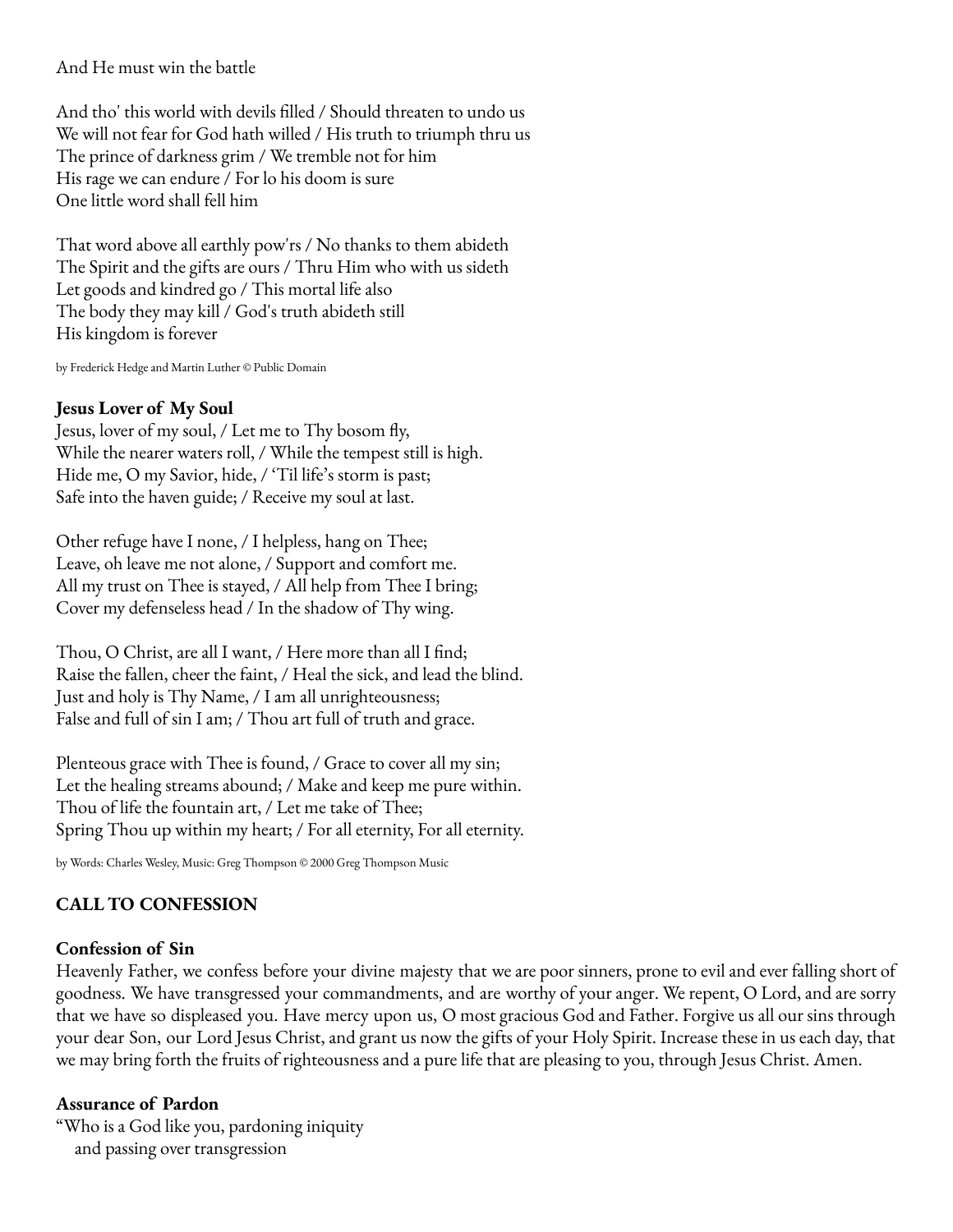for the remnant of his inheritance? He does not retain his anger forever, because he delights in steadfast love. He will again have compassion on us; he will tread our iniquities underfoot. You will cast all our sins into the depths of the sea."

**In Christ Alone**

In Christ alone my hope is found / He is my light my strength my song This Cornerstone this solid Ground / Firm through the fiercest drought and storm What heights of love what depths of peace / When fears are stilled when strivings cease My Comforter my All in All / Here in the love of Christ I stand

In Christ alone who took on flesh / Fullness of God in helpless babe This gift of love and righteousness / Scorned by the ones He came to save Till on that cross as Jesus died / The wrath of God was satisfied For every sin on Him was laid / Here in the death of Christ I live

There in the ground His body lay / Light of the world by darkness slain Then bursting forth in glorious Day / Up from the grave He rose again And as He stands in victory / Sin's curse has lost its grip on me For I am His and He is mine / Bought with the precious blood of Christ

No guilt in life no fear in death / This is the power of Christ in me From life's first cry to final breath / Jesus commands my destiny No power of hell no scheme of man / Can ever pluck me from His hand Till He returns or calls me home / Here in the power of Christ I'll stand

by Keith Getty and Stuart Townend © 2001 Thankyou Music

### **Passing of the Peace of Christ**

**Leader:** May the peace of Christ be with you. *All: And also with you.*

### **Welcome and Prayers of the People Kelly Whitener**

### **Offering & Doxology**

Praise God from whom all blessings flow / Praise him all creatures here below Praise him above ye heavenly hosts / Praise father, son, and holy ghost

### **PREACHING OF THE WORD**

### **"Large and Startling Figures" David Speakman**

<sup>1</sup> But the people of Israel broke faith in regard to the devoted things, for Achan the son of Carmi, son of Zabdi, son of Zerah, of the tribe of Judah, took some of the devoted things. And the anger of the Lord burned against the people of Israel.

Micah 7:18-19

### **Life Together David Speakman**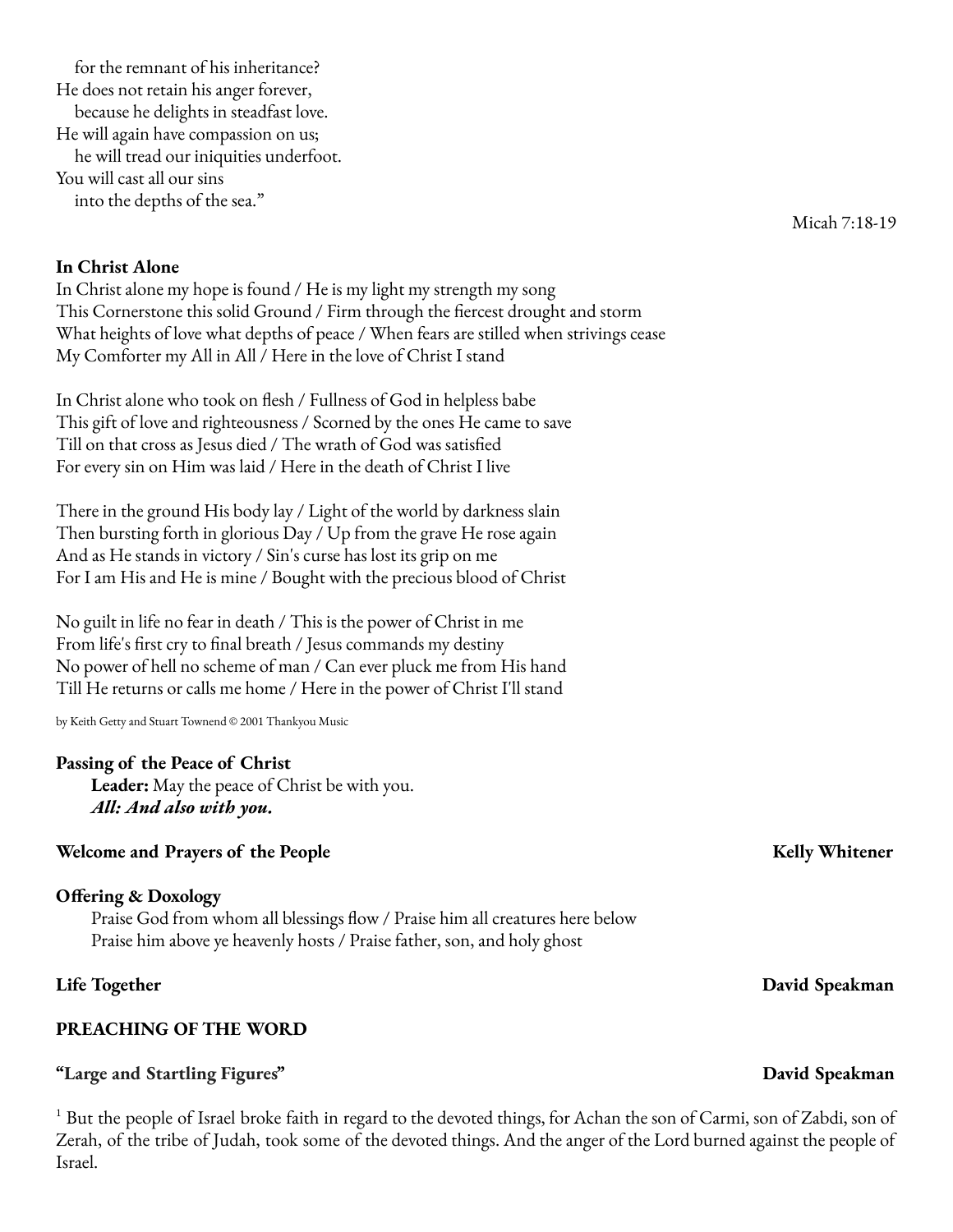$^2$  Joshua sent men from Jericho to Ai, which is near Beth-aven, east of Bethel, and said to them, "Go up and spy out the land." And the men went up and spied out Ai. <sup>3</sup> And they returned to Joshua and said to him, "Do not have all the people go up, but let about two or three thousand men go up and attack Ai. Do not make the whole people toil up there, for they are few." <sup>4</sup> So about three thousand men went up there from the people. And they fled before the men of Ai, <sup>5</sup> and the men of Ai killed about thirty-six of their men and chased them before the gate as far as Shebarim and struck them at the descent. And the hearts of the people melted and became as water.

<sup>6</sup> Then Joshua tore his clothes and fell to the earth on his face before the ark of the Lord until the evening, he and the elders of Israel. And they put dust on their heads. <sup>7</sup> And Joshua said, "Alas, O Lord God, why have you brought this people over the Jordan at all, to give us into the hands of the Amorites, to destroy us? Would that we had been content to dwell beyond the Jordan!  $^8$  O Lord, what can I say, when Israel has turned their backs before their enemies!  $^9$  For the Canaanites and all the inhabitants of the land will hear of it and will surround us and cut off our name from the earth. And what will you do for your great name?"

 $^{10}$  The Lord said to Joshua, "Get up! Why have you fallen on your face?  $^{11}$  Israel has sinned; they have transgressed my covenant that I commanded them; they have taken some of the devoted things; they have stolen and lied and put them among their own belongings. <sup>12</sup> Therefore the people of Israel cannot stand before their enemies. They turn their backs before their enemies, because they have become devoted for destruction. I will be with you no more, unless you destroy the devoted things from among you. <sup>13</sup> Get up! Consecrate the people and say, 'Consecrate yourselves for tomorrow; for thus says the Lord, God of Israel, "There are devoted things in your midst, O Israel. You cannot stand before your enemies until you take away the devoted things from among you." <sup>14</sup> In the morning therefore you shall be brought near by your tribes. And the tribe that the Lord takes by lot shall come near by clans. And the clan that the Lord takes shall come near by households. And the household that the Lord takes shall come near man by man. <sup>15</sup> And he who is taken with the devoted things shall be burned with fire, he and all that he has, because he has transgressed the covenant of the Lord, and because he has done an outrageous thing in Israel.'"

 $^{16}$  So Joshua rose early in the morning and brought Israel near tribe by tribe, and the tribe of Judah was taken.  $^{17}$  And he brought near the clans of Judah, and the clan of the Zerahites was taken. And he brought near the clan of the Zerahites man by man, and Zabdi was taken. <sup>18</sup> And he brought near his household man by man, and Achan the son of Carmi, son of Zabdi, son of Zerah, of the tribe of Judah, was taken. <sup>19</sup> Then Joshua said to Achan, "My son, give glory to the Lord God of Israel and give praise to him. And tell me now what you have done; do not hide it from me."<sup>20</sup> And Achan answered Joshua, "Truly I have sinned against the Lord God of Israel, and this is what I did: <sup>21</sup> when I saw among the spoil a beautiful cloak from Shinar, and 200 shekels of silver, and a bar of gold weighing 50 shekels, then I coveted them and took them. And see, they are hidden in the earth inside my tent, with the silver underneath."

 $22$  So Joshua sent messengers, and they ran to the tent; and behold, it was hidden in his tent with the silver underneath. <sup>23</sup> And they took them out of the tent and brought them to Joshua and to all the people of Israel. And they laid them down before the Lord. <sup>24</sup> And Joshua and all Israel with him took Achan the son of Zerah, and the silver and the cloak and the bar of gold, and his sons and daughters and his oxen and donkeys and sheep and his tent and all that he had. And they brought them up to the Valley of Achor. <sup>25</sup> And Joshua said, "Why did you bring trouble on us? The Lord brings trouble on you today." And all Israel stoned him with stones. They burned them with fire and stoned them with stones.  $^{26}$  And they raised over him a great heap of stones that remains to this day. Then the Lord turned from his burning anger. Therefore, to this day the name of that place is called the Valley of Achor.

Joshua 7:1-26

**Leader:** This is the Word of God for the people of God. *All: Thanks be to God*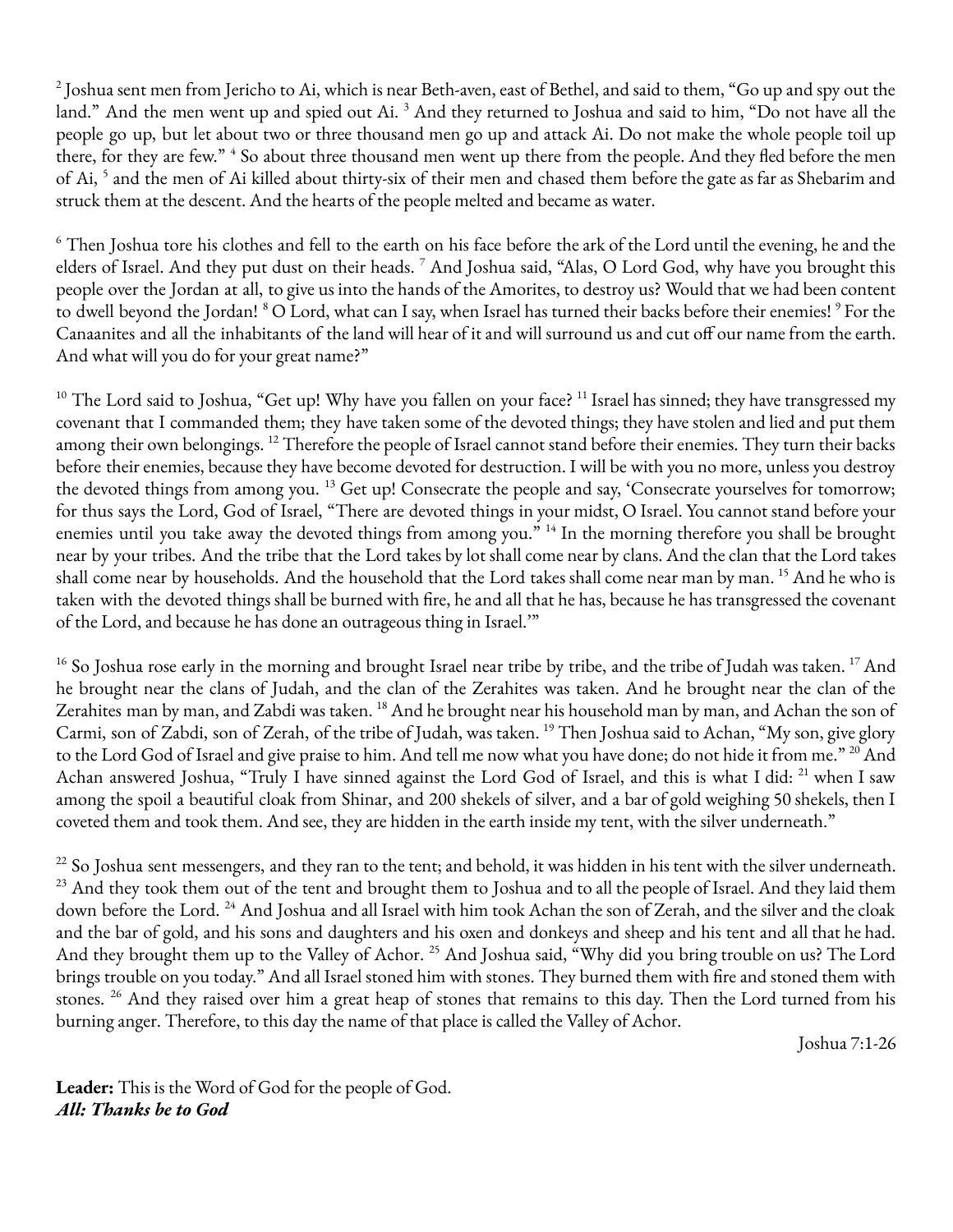# **THE LORD'S SUPPER**

**Leader:** The Lord be with you. *Congregation: And also with you.* **Leader:** Lift up your hearts. *Congregation: We lift them up to the Lord.* **Leader:** Let us give thanks to the Lord our God. *Congregation: It is right to give him thanks and praise.* **Leader:** Therefore, we proclaim the mystery of faith: *All: Christ has died. Christ is risen. Christ will come again.*

# **Lord's Supper Instructions**

- We invite those seated furthest away from the pulpit to come to the table first. An usher will tell you when to come.
- Households may approach together. We ask that each household practice physical distancing when awaiting their turn.
- Communicants will cup their hands, ready to receive the bread.
- Another server will make a cup available for each communicant to pick up. Wine is the darker liquid and grape juice is the lighter liquid.
- Young children who have made a profession of faith may partake in the Lord's Supper when they have met with and been approved by the Session.

# **Rock Of Ages**

Rock of Ages cleft for me / Let me hide myself in thee Let the water and the blood / From thy wounded side which flowed Be of sin the double cure / Cleanse me from its guilt and pow'r

Not the labors of my hands / Can fulfill thy law's demands Could my zeal no respite know / Could my tears forever flow All for sin could not atone / Thou must save and thou alone

Nothing in my hand I bring / Simply to thy cross I cling Naked come to thee for dress / Helpless look to thee for grace Foul I to the fountain fly / Wash me Savior or I die

Wash me Savior or I die

While I draw this fleeting breath / When mine eyelids close in death When I soar to worlds unknown / See thee on thy judgment throne Rock of Ages cleft for me / Let me hide myself in thee

by Thomas Hastings and Augustus Montague Toplady © Public Domain

# **BENEDICTION**

- <sup>24</sup> The Lord bless you and keep you;
- $^{25}$  the Lord make his face to shine upon you and be gracious to you;
- $26$  the Lord lift up his countenance upon you and give you peace.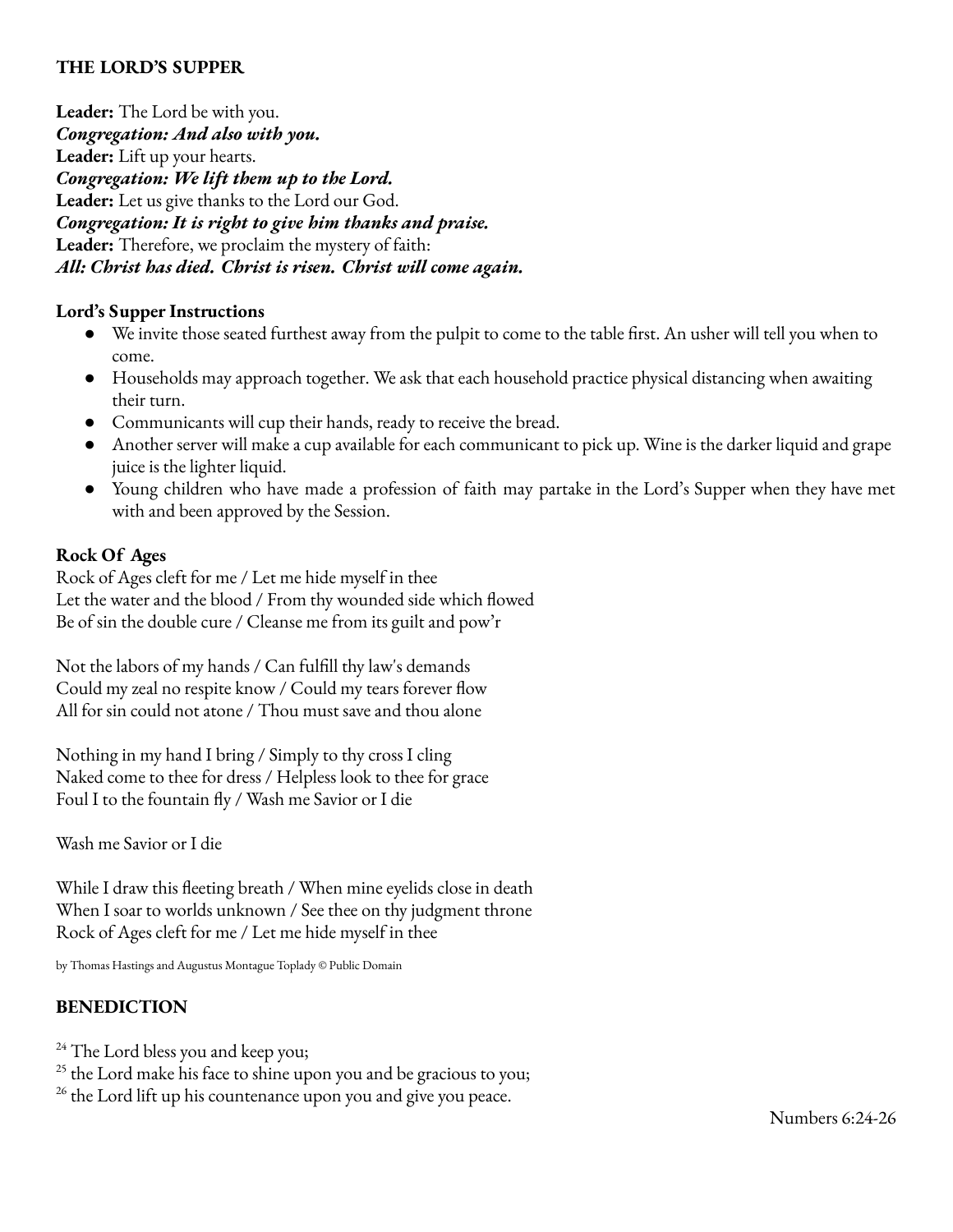# **ADDITIONAL PRAYERS AND MEDITATIONS**

### **Prayer for Those Struggling with Sin**

Lord Jesus, grant that I may see in you the fulfillment of all my needs and may turn from every false satisfaction to feed on you, the true and living bread. Enable me to lay aside the sin that clings so closely, and run with perseverance the race set before me, looking to you, the author and perfecter of my faith. Amen.

# **Prayer for Those Searching for the Truth**

Jesus, you claim to be the way, the truth, and the life. Grant that I might be undaunted by the cost of following you as I consider the reasons for doing so. If what you claim is true, please guide me, teach me, and open to me the reality of who you are. Give me an understanding of you that is coherent, convincing, and that leads to the life that you promise. Amen.

# **Prayer of Belief**

Lord Jesus, I admit that I am weaker and more sinful than I ever before believed, but through you I am more loved and accepted than I ever dared hope. I thank you for paying my debt, bearing my punishment on the cross, and offering forgiveness and new life. Knowing that you have been raised from the dead, I turn from my sins and receive you as Savior and Lord. Amen.

# **LIFE TOGETHER**

**Prayer Requests:** text **hopeprayers** to 94000 if you would like to send us your prayer requests.

**Men's Downtown Lunch:** Our next gathering is at Yamas on Thursday, November 4th, anytime between 11:45-1pm. All are welcome (including friends and coworkers) to come connect with other men of Hope.

**Seminar on Gender & Sexuality - November 13th, 7:00pm:** In collaboration with Hope, Redeemer, Salem, and Trinity churches, we invite you to an evening of dessert and conversation with Jim Pocta, a counselor and writer based in Dallas, TX. Jim is also a PCA elder who recently served with Tim Keller and others on the PCA's Committee on Human Sexuality. He will share his story and hold a conversation with us about how the church engages with issues of gender and sexuality. This is an all ages event. There will be no childcare available, but we are willing to reimburse for childcare costs for those who need it.

**Childcare During the Indoor Worship Service:** *Please reserve your spot* for the Indoor childcare for infants-36 months. This is available by *reservation.* As the weather changes, the desire for using the indoor nursery may increase and space is limited! Room 103 is available for single family use, if the nursery capacity is reached.

**Mother's Nursing Room:** The indoor nursing room is available for both the indoor and outdoor services. For the safety of everyone, but especially these precious new babies, please use wise judgment concerning social distancing.

**Prayer Opportunities:** Prayer is available during both worship services. During the indoor service, there will be two locations at the back of the worship center. During the outdoor service, Elders will be available just outside of the worship center to the left of the worship band and women will be available in Ethan and Davis' office.